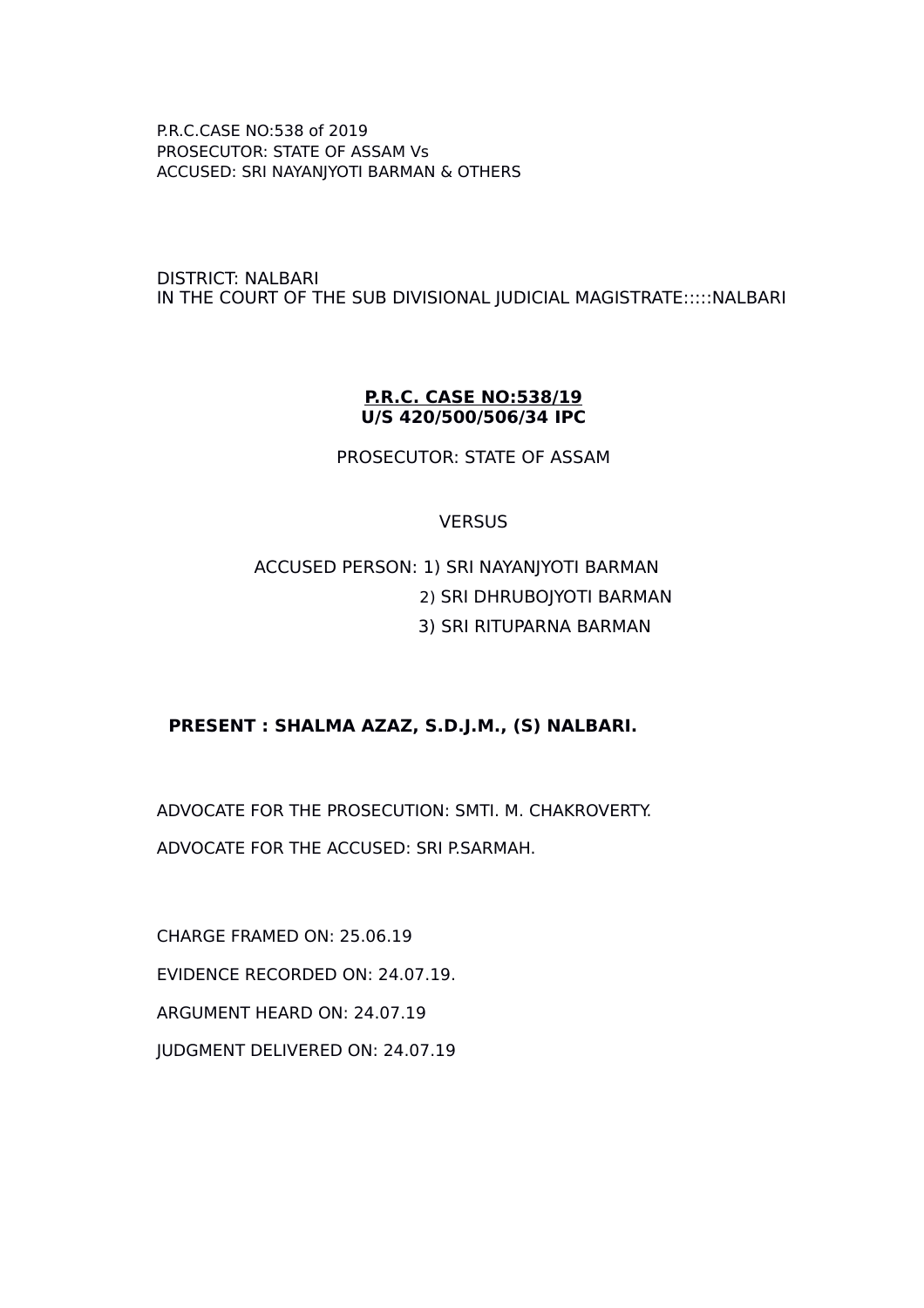# **JUDGMENT**

- 1. The prosecution in this case was launched by the lodging of the ejahar with the Officer in Charge of the Nalbari Police station, by the informant, Smti. Manisha Kalita on 20.04.18, against the accused Sri Nayanjyoti Barman, Sri Dhrubajyoti Barman and Sri Rituparna Barman to the effect that, in the year 2018 her marriage was arranged with accused Sri Nayanjyoti Barman and date was fixed on 28.04.18 for her marriage and accordingly, the informant as well as her family members arranged streedhan articles, tent house, cook and invited relatives and other person to the marriage, but on the month of March the accused persons without giving any information and without any reason broke the marriage with the informant and on 28.04.18 they arranged marriage of accused Sri Nayanjyoti Barman with other girl. By breaking the marriage with her, without any reason, the accused persons, defamed the informant as well as her family members in the society and tortured them mentally in different ways. The accused persons also threatened to kill her and her family members. Hence, the case.
- 2. The police upon receipt of the ejahar registered it as Nalbari Police Station case No.262/18 under sections 420/500/506/34 IPC and started investigation in the case. After completion of the investigation the police submitted charge sheet against the accused persons, namely Sri Nayanjyoti Barman, Sri Dhrubajyoti Barman and Sri Rituparna Barman under section 420/500/34 IPC.
- 3. The accused persons were called upon to enter trial and after causing their appearance the copies of the relevant documents were furnished to the accused persons. Upon hearing and on perusal of record, the charge was framed, and the particulars of offences under section 420/500/506/34 IPC , were read over and explained to the accused persons to which they pleaded not guilty and claimed to be tried.
- 4. The prosecution in support of its case examined two witnesses including the informant/victim of the case. The prosecution prayed to close the evidence of prosecution side, as the principal witness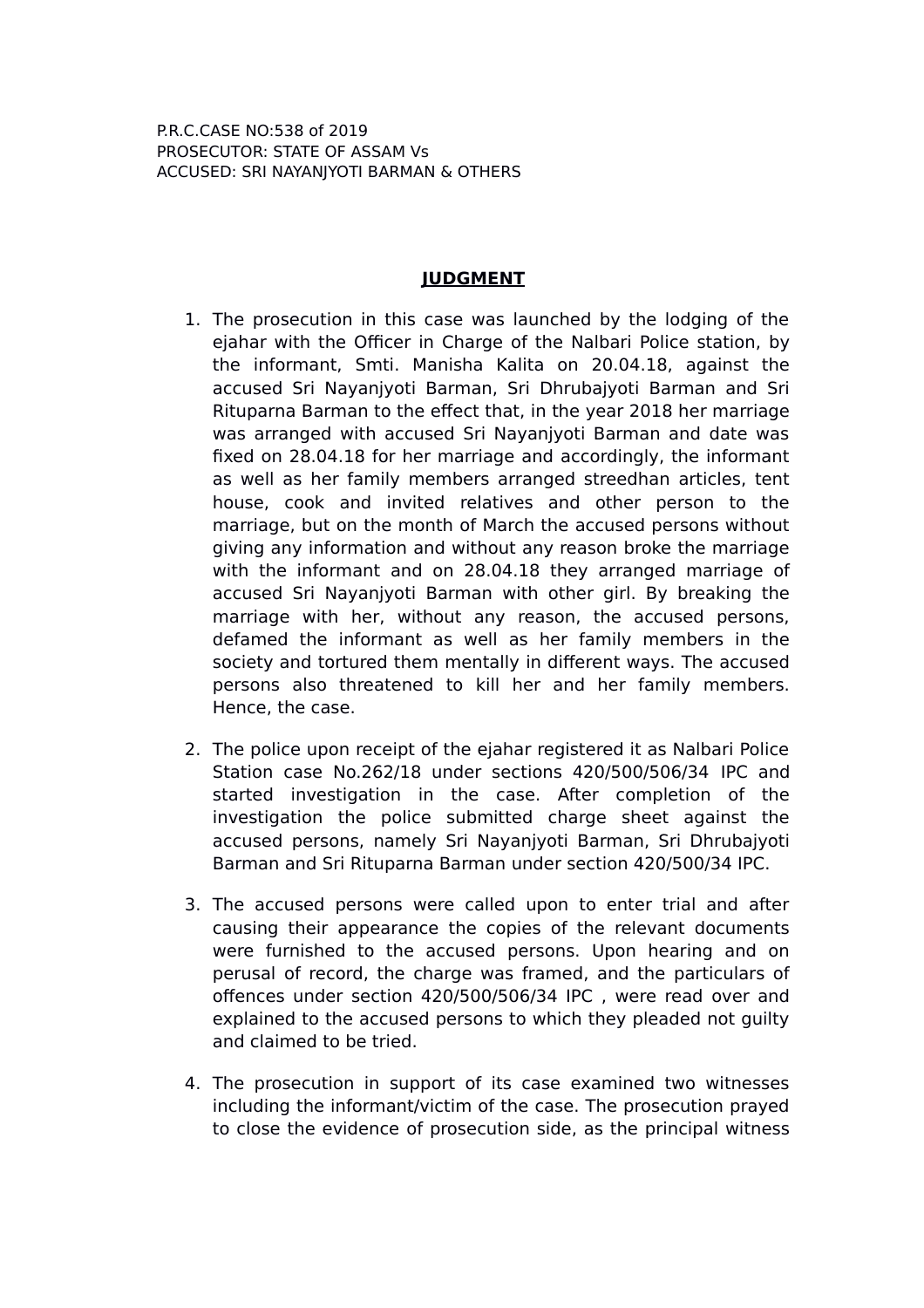> i.e the informant/ victim did not support the case of the prosecution and the examination of the other witnesses is not required. I have perused the record and it appears that the informant/ victim was the principal witness for the prosecution; hence when he has not supported the case of the prosecution then further examination of other witnesses would merely be a futile exercise as it will not change the merit of the case; as such the evidence of the prosecution side is closed.

- 5. The statement of the accused persons under section 313 of CrPC, are recorded, and the accused persons denied of committing the alleged offences. The accused Nayanjyoti stated that his marriage was fixed with the informant, but they were not compatible with each other so he formally went and called off the marriage, he did not fix his marriage with any other girl, rather he is still single. The case was lodged due to misunderstanding between the parties.
- 6. I have heard both the parties. I have heard the learned counsel for the accused who submitted that there is no material against the accused person; as such the accused person need to be acquitted.
- 7. Upon hearing and on perusal of record I have formulated the following points for determination
	- i. Whether the accused persons, on or before 20.04.18 at village Gabindapur under Nalbari P.S., in furtherance of their common intention, arranged the marriage of the accused Sri Nayan Jyoti Barman with the informant Smti Manisha Kalita, and the date of marriage was fixed, thereafter the informant/ victim and her family members arranged streedhan articles, tent house, cook and invited relatives and other person to the marriage but on the month of March without giving any information and without any reason broke the marriage, with intention to defame Smti. Manisha Kalita in the society and thereby committed an offence punishable under section 500/34 IPC?
	- ii. Whether the accused persons on or before 20.04.18 at village Gabindapur under Nalbari P.S., in furtherance of their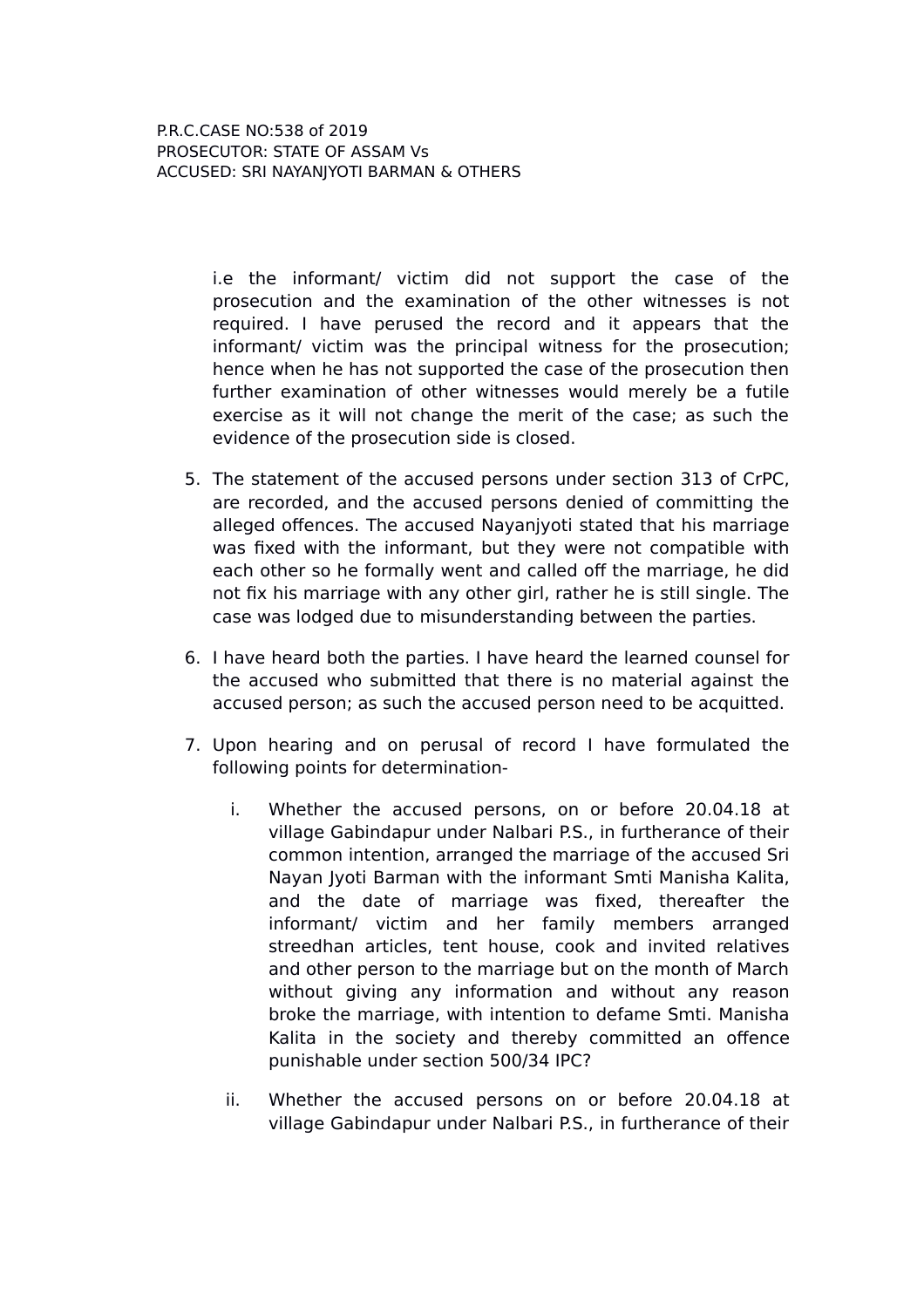> common intention, cheated Smti. Manisha Kalita by dishonestly promising to marry her with Sri Nayan Jyoti Barman and inducing her to deliver property, amounting to Rs.2,00,000/- in the name of marriage, but then broke the marriage and thereby committed an offence punishable under section 420/34 I.P.C?

- iii. Whether the accused persons on or before 20.04.18 at village Gabindapur under Nalbari P.S., in furtherance of their common intention, criminally intimidated the informant and her family members by threatening to kill her and her family members and thereby committed the offence under section 506/34 I.P.C?
- 8. Now let me discuss the materials on record and try to arrive at a definite finding as regards the points for determination.

## **DISCUSSION, DECISION AND REASONS FOR THE DECISION:**

#### **POINT FOR DETERMINATION NOS. I, ii & iii:**

- 9. All the points for determination are taken together for discussion as they are intricately connected to each other.
- 10.The prosecution has examined two witnesses in support of its case, including the informant/victim of this case.
- 11.The PW1, Smti. Manisha Kalita, who is the informant/victim of this case, has stated that, the incident occurred around one year ago, at that time of her marriage was arranged with the accused Sri Nayanjyoti Barman, and everything was fixed and her marriage cards were distributed and suddenly her marriage was called off, so, she got very distressed and was emotionally broken, and she could not understand why it happened, what she did, and so out of misunderstanding and in flow of emotion she lodged the ejahar against the accused Nayanjyoti and his two brothers. But after two months she got married to another man and she is happily settled in her life. Later on, after talking with the accused, their misunderstanding was resolved, and now they are maintaining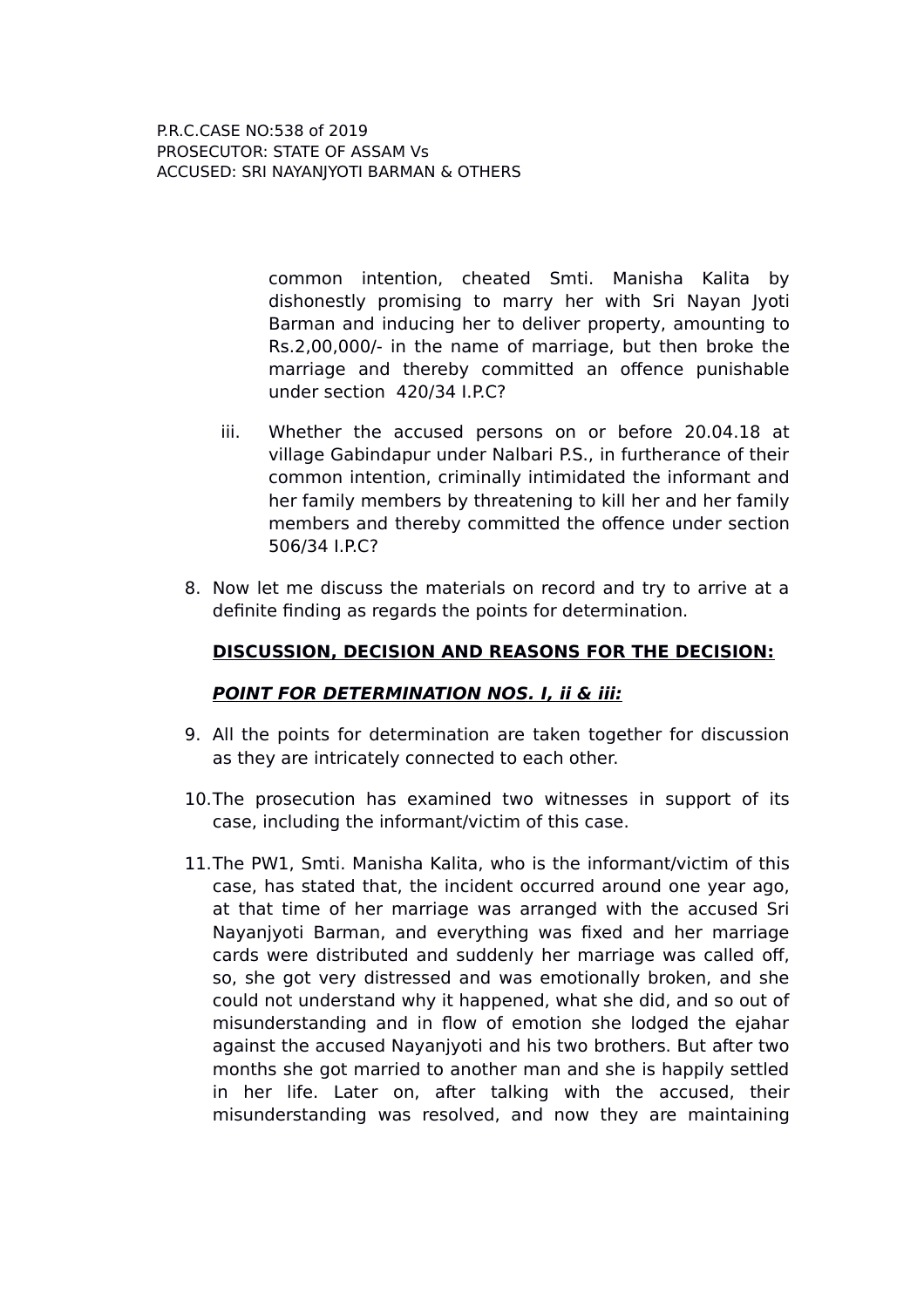good relation. Exhibit 1 is the ejahar and Exhibit-1(1) is her signature.

In cross-examination, the PW1 admitted that later she came to know that the accused persons had not intentionally called off the marriage to defame her in the society or cheat her, the circumstances were not favourable and the marriage was called off. The PW1, also admitted that the accused persons did not criminally intimidate her.

12.The PW2 Sri Gopal Kalita, has stated that he know the informant of this case, she is his daughter. At the time of incident his daughter's marriage was arranged with the accused Sri Nayanjyoti Barman, and everything was fixed and the marriage cards were distributed and suddenly the marriage was called off, his daughter was emotionally broken, and so out of misunderstanding and anger her daughter lodged the ejahar against the accused persons. Later on, after talking with each other the misunderstanding was resolved between his daughter and the accused persons.

In the cross-examination, the PW2 admitted that later on, he came to know that the accused persons had not intentionally called off the marriage to defame his daughter in the society or cheat her, neither they criminally intimidated them.

13.On perusal of the case record, it is seen that a marriage between the accused Nayanjyoti was arranged with the informant, and but the accused person called off the marriage, and the informant got very depressed and lodged the case against the accused persons out of misunderstanding . The perusal of the evidence of the PW1, who is the principal witness of this case, had not at all supported the prosecution version and have specifically admitted that the accused persons did not intentionally defamed her nor cheated her neither criminally intimidated her, the entire incident was caused due to uncontrolled emotional outburst.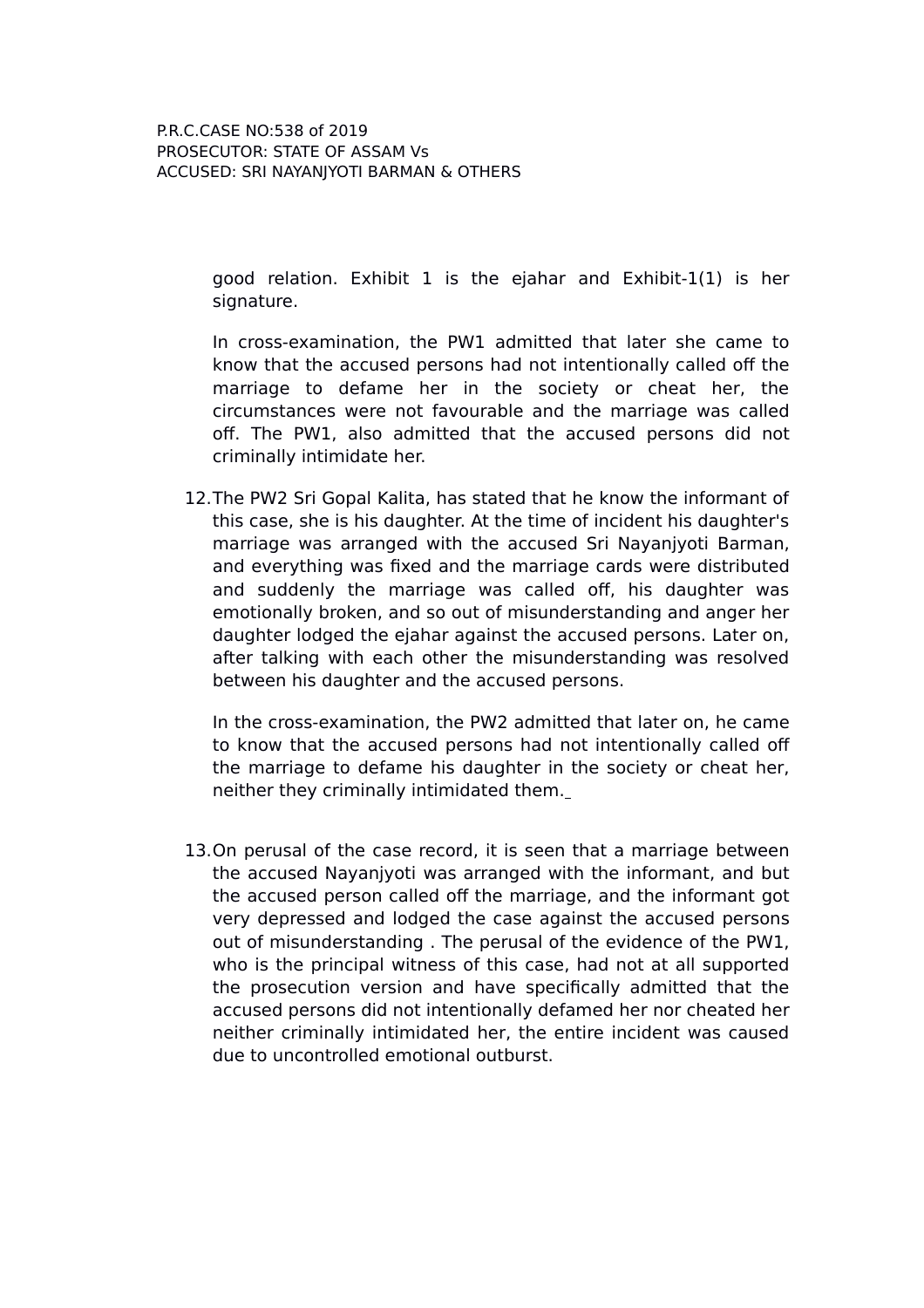- 14.Hence, in view of the above, it is held that the prosecution has failed to establish the charges against the accused persons under section 420/500/506/34 of IPC.
- 15.In view of the above discussion it is held that the prosecution has failed to prove the points for determinations.
- 16. DECISION: The prosecution has failed to prove the charges against the accused person under section 420/500/506/34 of IPC, and therefore, the points for determinations are answered in negative, in favour of the accused person.

#### **ORDER**

- 17.In view of the discussions made above and the decision reached therein it is held that the prosecution has failed to prove the charges against the accused ; as such the accused persons are acquitted of the charges under section 420/500/506/34 IPC and they are set at liberty.
- 18.The bail bond of the accused persons and their surety shall remain in force for six months from today.
- 19.The case is disposed of on contest without cost.

Given under my hand and the seal of this court on this the  $24<sup>th</sup>$  day of July, 2019 at Nalbari.

Shalma Azaz,

S.D.J.M., (S),

Nalbari.